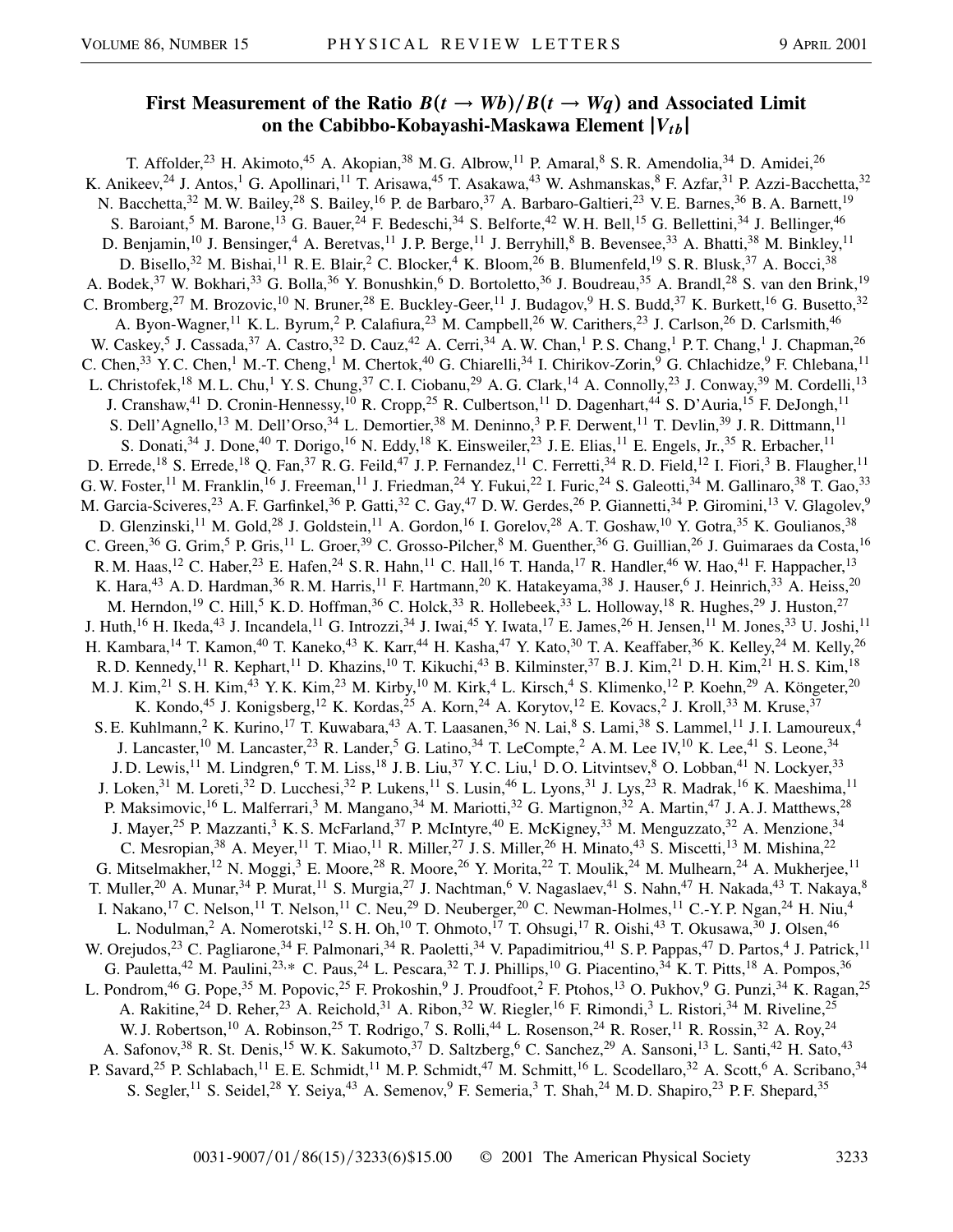T. Shibayama,<sup>43</sup> M. Shimojima,<sup>43</sup> M. Shochet,<sup>8</sup> J. Siegrist,<sup>23</sup> A. Sill,<sup>41</sup> P. Sinervo,<sup>25</sup> P. Singh,<sup>18</sup> A. J. Slaughter,<sup>47</sup>

K. Sliwa,<sup>44</sup> C. Smith,<sup>19</sup> F. D. Snider,<sup>11</sup> A. Solodsky,<sup>38</sup> J. Spalding,<sup>11</sup> T. Speer,<sup>14</sup> P. Sphicas,<sup>24</sup> F. Spinella,<sup>34</sup>

M. Spiropulu,<sup>16</sup> L. Spiegel,<sup>11</sup> J. Steele,<sup>46</sup> A. Stefanini,<sup>34</sup> J. Strologas,<sup>18</sup> F. Strumia,<sup>14</sup> D. Stuart,<sup>11</sup> K. Sumorok,<sup>24</sup> T. Suzuki,<sup>43</sup> T. Takano,<sup>30</sup> R. Takashima,<sup>17</sup> K. Takikawa,<sup>43</sup> P. Tamburello,<sup>10</sup> G. F. Tartarelli,<sup>34</sup> M. Tanaka,<sup>43</sup>

B. Tannenbaum,<sup>6</sup> W. Taylor,<sup>25</sup> M. Tecchio,<sup>26</sup> R. Tesarek,<sup>11</sup> P. K. Teng,<sup>1</sup> K. Terashi,<sup>38</sup> S. Tether,<sup>24</sup> A. S. Thompson,<sup>15</sup>

R. Thurman-Keup,<sup>2</sup> P. Tipton,<sup>37</sup> S. Tkaczyk,<sup>11</sup> K. Tollefson,<sup>37</sup> A. Tollestrup,<sup>11</sup> H. Toyoda,<sup>30</sup> W. Trischuk,<sup>25</sup> J. F. de Troconiz,<sup>16</sup> J. Tseng,<sup>24</sup> N. Turini,<sup>34</sup> F. Ukegawa,<sup>43</sup> T. Vaiciulis,<sup>37</sup> J. Valls,<sup>39</sup> S. Vejcik III,<sup>11</sup> G. Velev,<sup>11</sup>

R. Vidal,<sup>11</sup> R. Vilar,<sup>7</sup> I. Volobouev,<sup>23</sup> D. Vucinic,<sup>24</sup> R. G. Wagner,<sup>2</sup> R. L. Wagner,<sup>11</sup> J. Wahl,<sup>8</sup> N. B. Wallace,<sup>39</sup>

A. M. Walsh,<sup>39</sup> C. Wang,<sup>10</sup> M. J. Wang,<sup>1</sup> T. Watanabe,<sup>43</sup> D. Waters,<sup>31</sup> T. Watts,<sup>39</sup> R. Webb,<sup>40</sup> H. Wenzel,<sup>20</sup>

W. C. Wester III,<sup>11</sup> A. B. Wicklund,<sup>2</sup> E. Wicklund,<sup>11</sup> T. Wilkes,<sup>5</sup> H. H. Williams,<sup>33</sup> P. Wilson,<sup>11</sup> B. L. Winer,<sup>29</sup>

D. Winn,<sup>26</sup> S. Wolbers,<sup>11</sup> D. Wolinski,<sup>26</sup> J. Wolinski,<sup>27</sup> S. Wolinski,<sup>26</sup> S. Worm,<sup>28</sup> X. Wu,<sup>14</sup> J. Wyss,<sup>34</sup> A. Yagil,<sup>11</sup> W. Yao,<sup>23</sup> G. P. Yeh,<sup>11</sup> P. Yeh,<sup>1</sup> J. Yoh,<sup>11</sup> C. Yosef,<sup>27</sup> T. Yoshida,<sup>30</sup> I. Yu,<sup>21</sup> S. Yu,<sup>33</sup> Z. Yu,<sup>47</sup> A. Zanetti,<sup>42</sup>

F. Zetti, $^{23}$  and S. Zucchelli<sup>3</sup>

(CDF Collaboration)

*Institute of Physics, Academia Sinica, Taipei, Taiwan 11529, Republic of China*

*Argonne National Laboratory, Argonne, Illinois 60439*

*Istituto Nazionale di Fisica Nucleare, University of Bologna, I-40127 Bologna, Italy*

*Brandeis University, Waltham, Massachusetts 02254*

*University of California at Davis, Davis, California 95616*

*University of California at Los Angeles, Los Angeles, California 90024*

*Instituto de Fisica de Cantabria, CSIC-University of Cantabria, 39005 Santander, Spain*

*Enrico Fermi Institute, University of Chicago, Chicago, Illinois 60637*

*Joint Institute for Nuclear Research, RU-141980 Dubna, Russia*

*Duke University, Durham, North Carolina 27708*

*Fermi National Accelerator Laboratory, Batavia, Illinois 60510*

*University of Florida, Gainesville, Florida 32611*

*Laboratori Nazionali di Frascati, Istituto Nazionale di Fisica Nucleare, I-00044 Frascati, Italy*

*University of Geneva, CH-1211 Geneva 4, Switzerland*

*Glasgow University, Glasgow G12 8QQ, United Kingdom*

*Harvard University, Cambridge, Massachusetts 02138*

*Hiroshima University, Higashi-Hiroshima, 724 Japan*

*University of Illinois, Urbana, Illinois 61801*

*The Johns Hopkins University, Baltimore, Maryland 21218*

*Institut für Experimentelle Kernphysik, Universität Karlsruhe, 76128 Karlsruhe, Germany*

*Center for High Energy Physics, Kyungpook National University, Taegu 702-701, Korea;*

*Seoul National University, Seoul 151-742, Korea;*

*and Sung Kyun Kwan University, Suwon 440-746 Korea*

*High Energy Accelerator Research Organization (KEK), Tsukuba, Ibaraki 305, Japan*

*Ernest Orlando Lawrence Berkeley National Laboratory, Berkeley, California 94720*

*Massachusetts Institute of Technology, Cambridge, Massachusetts 02139*

*Institute of Particle Physics, McGill University, Montreal H3A 2T8, Canada;*

*and University of Toronto, Toronto M5S 1A7, Canada*

*University of Michigan, Ann Arbor, Michigan 48109*

*Michigan State University, East Lansing, Michigan 48824*

*University of New Mexico, Albuquerque, New Mexico 87131*

*The Ohio State University, Columbus, Ohio 43210*

*Osaka City University, Osaka 588, Japan*

*University of Oxford, Oxford OX1 3RH, United Kingdom*

*Universita di Padova, Istituto Nazionale di Fisica Nucleare, Sezione di Padova, I-35131 Padova, Italy*

*University of Pennsylvania, Philadelphia, Pennsylvania 19104*

*Istituto Nazionale di Fisica Nucleare, University and Scuola Normale Superiore of Pisa, I-56100 Pisa, Italy*

*University of Pittsburgh, Pittsburgh, Pennsylvania 15260*

*Purdue University, West Lafayette, Indiana 47907*

*University of Rochester, Rochester, New York 14627*

*Rockefeller University, New York, New York 10021*

*Rutgers University, Piscataway, New Jersey 08855*

*Texas A&M University, College Station, Texas 77843*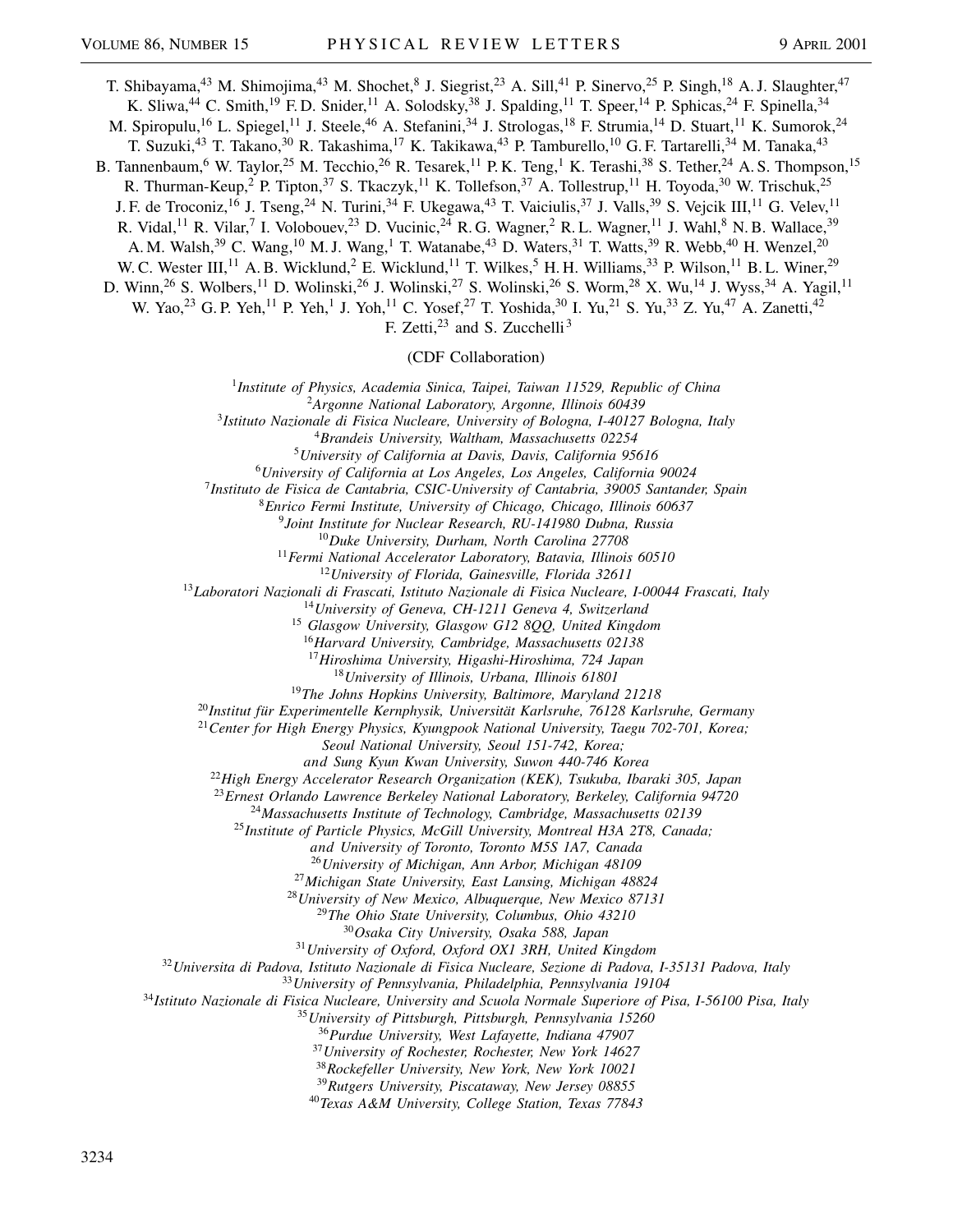*Texas Tech University, Lubbock, Texas 79409 Istituto Nazionale di Fisica Nucleare, University of Trieste, Udine, Italy University of Tsukuba, Tsukuba, Ibaraki 305, Japan Tufts University, Medford, Massachusetts 02155 Waseda University, Tokyo 169, Japan University of Wisconsin, Madison, Wisconsin 53706 Yale University, New Haven, Connecticut 06520* (Received 7 December 2000)

We present the first measurement of the ratio of branching fractions  $R = B(t \rightarrow Wb)/B(t \rightarrow Wq)$ from  $p\bar{p}$  collisions at  $\sqrt{s} = 1.8$  TeV. The data set corresponds to 109 pb<sup>-1</sup> of data recorded by the Collider Detector at Fermilab during the 1992–95 Tevatron run. We measure  $R = 0.94_{-0.24}^{+0.31}$ (stat + syst) or  $R > 0.61$  (0.56) at 90% (95)% C.L., in agreement with the standard model predictions. This measurement yields a limit on the Cabibbo-Kobayashi-Maskawa quark mixing matrix element j*Vtb*j under the assumption of three generations and unitarity.

DOI: 10.1103/PhysRevLett.86.3233 PACS numbers: 12.15.Hh, 13.85.Ni, 14.65.Ha

The Cabibbo-Kobayashi-Maskawa matrix [1] is a fundamental component of the standard model of electroweak interactions. However, the matrix elements must be determined experimentally since the model does not constrain their values. Some of the matrix elements have been determined by studying the weak decay of quarks or by deep inelastic neutrino scattering experiments. Until now no direct information has been available for the elements of the top sector. The matrix elements  $|V_{td}|$  and  $|V_{ts}|$  have been indirectly estimated using measurements of processes that probe loop diagrams involving the top quark. Using these indirect measurements and a global fit which includes the additional assumptions of three generations and unitarity the allowed range of  $|V_{tb}|$  is 0.9989–0.9993 (at 90%) C.L.) [2]. The large value of  $|V_{tb}|$  implies that *R*, the ratio of branching fractions  $B(t \rightarrow Wb)/B(t \rightarrow Wq)$  (where q is a *d*, *s*, or *b* quark), is close to unity and that the branching ratio for the decay of a top quark to *Wb* is nearly 100%. The identification of  $t\bar{t}$  events at the Tevatron allows us to directly check for a possible deviation from the range found by the global fits which would imply the appearance of new physics. The prediction of *R* being close to unity has been used in the discovery of the top quark and in the measurement of its cross section but has not been, until now, confirmed experimentally.

In this Letter we present the first direct measurement of *R*. The result provides additional support for the top quark discovery. Under the assumption of unitarity and three generations, it also provides a constraint on the CKM element  $|V_{tb}|$  obtained by direct measurement in top events. The analysis is performed using  $109$  pb<sup>-1</sup> of protonantiproton collisions data recorded at a center of mass energy of 1.8 TeV by the Collider Detector at Fermilab (CDF) during the 1992–1995 run of the Tevatron Collider at Fermilab. The CDF detector is described in detail elsewhere [3]; here we briefly describe only the components which play a major role in this analysis.

The CDF tracking system consists of three different detectors embedded in a 1.4 T solenoidal magnetic field. A particle emerging from the interaction region passes through a four-layer silicon vertex detector (SVX) [4,5] located just outside the beam pipe, a set of vertex time projection chambers (VTX), and a drift chamber (CTC) with 84 measuring planes. The CTC performs the pattern recognition and a three-dimensional reconstruction of charged particles. The VTX measures the position of the primary interaction vertex along the beam axis. Finally, the SVX, with its  $r - \varphi$  readout in the plane perpendicular to the colliding beams, is designed to determine precisely the impact parameter of the tracks. A momentum resolution of  $\Delta P_T / P_T^2 \simeq 0.0009 \text{ (GeV/}c)^{-1}$  [6] and an asymptotic impact parameter resolution of  $\approx$ 13  $\mu$ m is obtained for tracks with high  $P_T$  detected by the SVX and the CTC. Outside the tracking volume, electromagnetic and hadronic calorimeters measure the energy of particles in the region  $|\eta| \leq 4.2$  [7]. Electron identification is obtained by combining calorimetric and tracking information. Muon identification is performed by matching tracks reconstructed in the CTC with segments measured by a system of drift chambers (muon chambers) located outside the calorimeters and covering the region  $|\eta| < 1$ .

The top quark has been observed  $[8-10]$  only when produced in pairs. Assuming that the top quark decays to a real *W* boson, it is customary to classify  $t\bar{t}$  final states according to the decay modes of the two *W* bosons. We use two  $t\bar{t}$  candidate data sets: the lepton  $+$  jets  $(l +$  jets) and the dilepton samples. The  $l +$  jets sample, in which one *W* decays to an electron or a muon and its corresponding neutrino and the other *W* decays into two jets, has a final state characterized by a high- $P_T$  lepton, missing transverse energy  $E_T$  [11], and four jets. The dilepton sample, in which both *W* bosons decay into electrons or muons and neutrinos, is characterized by a final state with missing transverse energy, two high- $P_T$  leptons, and two jets. The selection criteria required to identify the *W* bosons and to enhance the top quark content in these data sets have been described in detail in previous CDF publications [8,9]. To isolate the  $l +$  jets sample we require the presence of one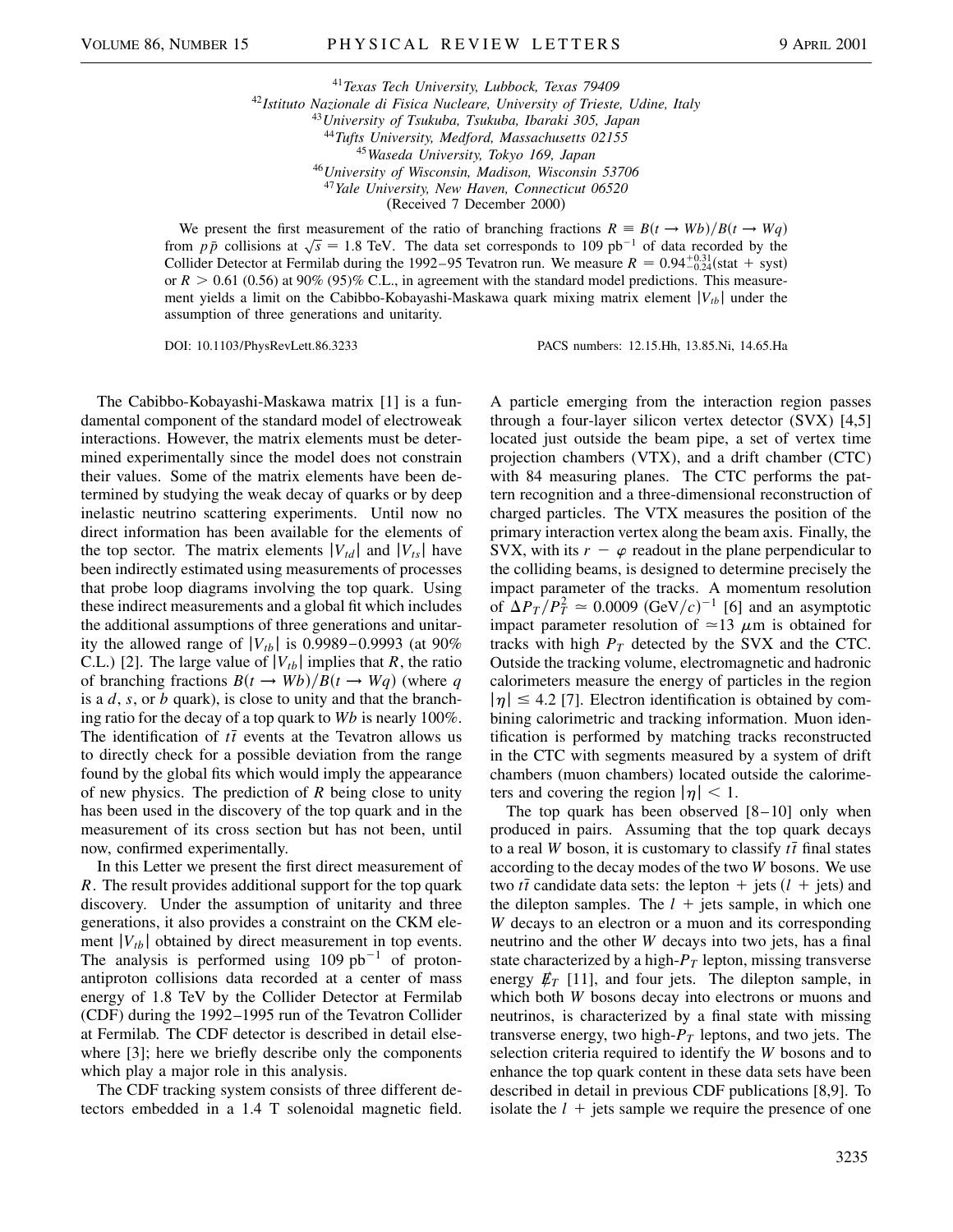central  $\left(\left|\eta\right| < 1\right)$  lepton (*e* or  $\mu$ ) with  $P_T > 20 \text{ GeV}/c$ ,  $E_T > 20$  GeV, three jets with  $E_T > 15$  [12] GeV within  $|\eta|$  < 2 and a fourth jet with  $E_T > 8$  GeV within  $|\eta|$  < 2.4. In the dilepton sample we require two leptons (*e* or  $\mu$ ) with  $P_T > 20 \text{ GeV}/c$ ,  $E_T > 25 \text{ GeV}$  and two jets with  $E_T > 10$  GeV in the region  $|\eta| < 2.0$ . Candidate Z events are removed by rejecting events containing sameflavor lepton pairs with opposite charge whose invariant mass lies between 75 and 105 GeV/ $c^2$ . By construction the two data sets have no overlap. After applying all the selection criteria we find 163 events in the  $l +$  jets and 9 events in the dilepton sample.

The presence of the  $t \rightarrow Wb$  decay is deduced by identifying jets associated with *b* hadron decays using two distinct algorithms: the SVX tagger and the SLT tagger. The SVX tagging algorithm [9] relies on the long lifetime of *b* hadrons. It searches for *b* hadron decay vertices which are significantly displaced from the primary vertex and have three or more associated tracks. If this search fails, tighter quality cuts are applied to the tracks within the jet and vertices with two tracks are also accepted. In both cases, the transverse displacement of the decay vertex from the primary vertex, divided by its uncertainty, is required to be larger than 3. The SVX algorithm is characterized by an efficiency  $(\varepsilon_s)$  to tag a single *b* jet in a  $t\bar{t}$  event of  $(37.0 \pm 3.7)\%$  and by a fake tagging rate of about 0.5%. The SLT tagging is performed by looking for low- $P_T$  (relatively soft compared to the primary lepton) muons and electrons from semileptonic *b* hadron decays. The algorithm looks for low transverse momentum electron and muon candidates by matching CTC tracks with  $P_T > 2$  GeV/c with calorimeter clusters and track segments in the muon chambers. Moreover, to classify the event as a  $t\bar{t}$  candidate, the soft lepton is required to be within a conus of radius 0.4 in the  $\eta$ - $\phi$  space from one of the four highest- $E_T$  jets in the event. The SLT algorithm has an efficiency per jet  $(\varepsilon_l)$  of  $(10.2 \pm 1.0)\%$  and a fake tagging rate of about 2%. Efficiencies for the SLT and SVX algorithms are calculated using the low- $P<sub>T</sub>$  inclusive lepton sample enriched in  $b\bar{b}$  production and Monte Carlo simulation. The background due to fake tags is measured for both algorithms using generic jet samples. A detailed discussion of the algorithms, the determination of the tagging efficiency, and the fake rate can be found in [13].

The unknown ratio of branching fractions, *R*, is measured by comparing the observed number of tags in the data with expectations based on selection criteria acceptances, tagging efficiencies, and background estimates. In the dilepton sample only SVX tagging is used and the sample is divided into three nonoverlapping bins: events with no *b*-tags (bin 0), one and only one *b*-tag (bin 1) and two *b*-tags (bin 2). The use of SLT tagging in the dilepton data set does not provide any additional statistical gain. In the  $l +$  jets sample, we use both the SVX and SLT algorithms. Monte Carlo studies [14] indicate that a superior use of the tagging information is obtained by dividing events into the same three bins used for the dilepton sample and then by subdividing the bin with no SVX tags into two bins according to the SLT tagging status. The first bin (bin 00) is populated by events which are tagged by neither the SVX nor the SLT algorithm and the second one (bin 01) contains events with one or more SLT tags and no SVX tags.

The number of observed events in each bin is reported in Table I. The expected number of events,  $N_i$ , in each of the bins of the  $l +$  jets sample can be expressed as a function of the acceptances, tagging efficiencies, and the estimated background by the following set of equations:

$$
N_{00} = n_0 + (1 - \varepsilon_l)(1 - \varepsilon_s)n_1 + (1 - \varepsilon_l)^2(1 - \varepsilon_s)^2 n_2 + F_{00}, \qquad (1a)
$$

$$
N_{01} = \varepsilon_l (1 - \varepsilon_s) n_1 + \varepsilon_l (2 - \varepsilon_l) (1 - \varepsilon_s)^2 n_2 + F_{01}, \qquad (1b)
$$

$$
N_1 = \varepsilon_s n_1 + 2\varepsilon_s (1 - \varepsilon_s) n_2 + F_1, \qquad (1c)
$$

$$
N_2 = \varepsilon_s^2 n_2 + F_2, \tag{1d}
$$

with  $n_i(i = 0, 1, 2)$ , the number of events with *i b*-jets in the SVX acceptance, given by

$$
n_0 = N_{\text{top}}[a_0 + (1 - R)a_1 + (1 - R)^2 a_2], \qquad (2a)
$$

$$
n_1 = N_{\text{top}}[Ra_1 + 2R(1 - R)a_2], \tag{2b}
$$

$$
n_2 = N_{\text{top}} R^2 a_2, \qquad (2c)
$$

where  $N_{\text{top}}$  is the total number of  $t\bar{t}$  events in the sample,  $F_i$  is the background in the *i*th bin, and  $a_i$  is the fraction of events containing *i b* jets  $(i = 0, 1, 2)$  in the acceptance. This definition of acceptance, which reflects the way the  $a_i$ 's are related to *R* in Eqs. (2a)–(2c), has been chosen in order to be able to use the standard CDF top Monte Carlo (see below) which assumes  $R = 1$ . For the dilepton sample, Eqs. (1a) and (1b) are merged into one because SLT tagging is not used.

The unknown ratio  $R$  is obtained by minimizing the negative logarithm of a likelihood function. Since the  $l +$  jets and dilepton samples are independent, the global likelihood can be written as

$$
\mathcal{L} = \mathcal{L}_{\ell + \text{jets}} \mathcal{L}_{\text{dilepton}} \tag{3}
$$

where each of the individual likelihoods is of the form

$$
\mathcal{L}_{\alpha} = \prod_{i} P(N_i; \bar{N}_i) \prod_{j} G(x_j; \bar{x}_j, \sigma_j).
$$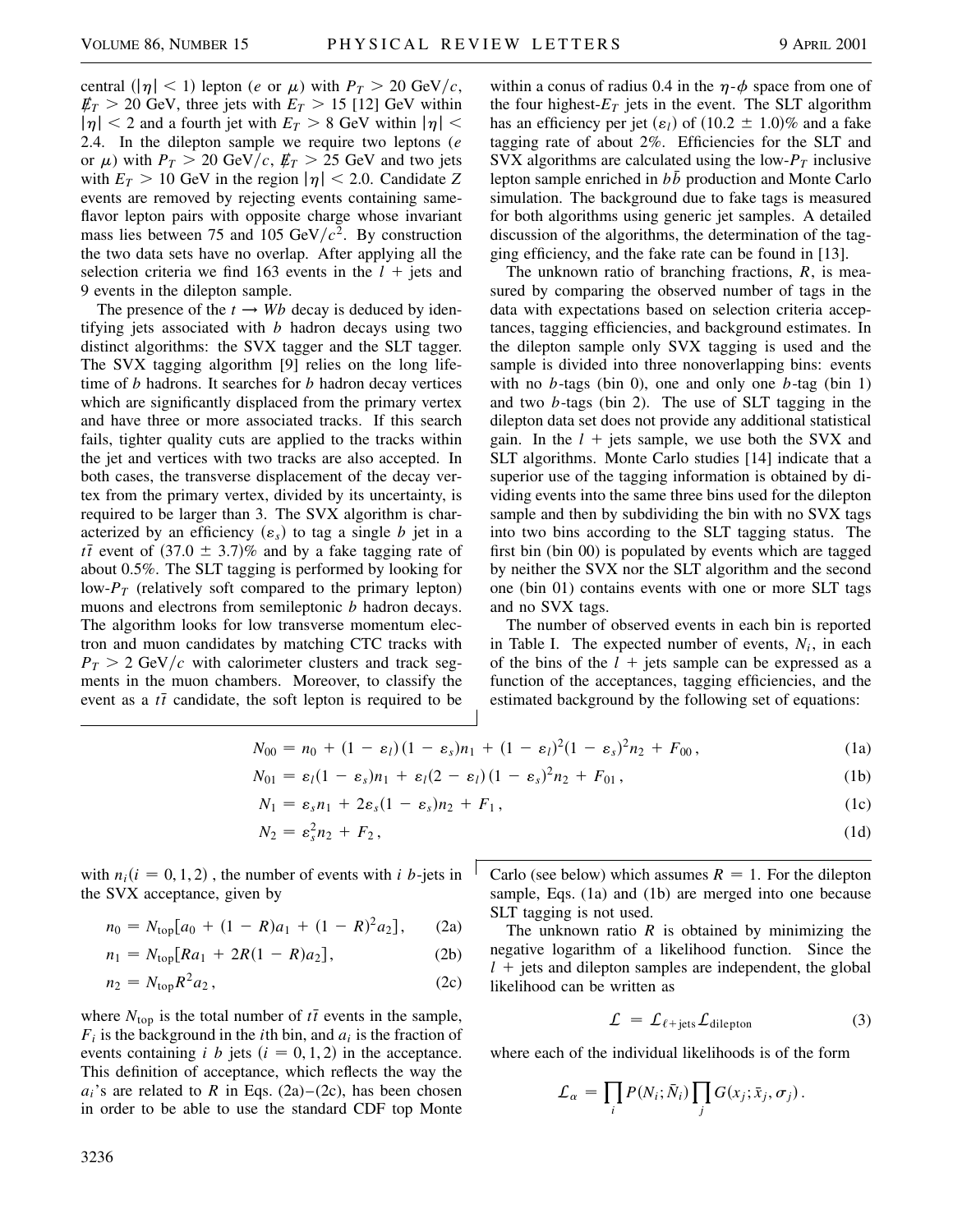TABLE I. Number of events for the two data samples in each of the bins defined according to the number of SVX and SLT tags. The case of SLT tags (bin  $01 =$  "one or more SLT tag, no SVX tag") does not apply ("n/a") to the dilepton data set (see text).

| Sample            | 00  |     |    |  |
|-------------------|-----|-----|----|--|
| $l + \text{jets}$ | 126 | 14  | 18 |  |
| dilepton          |     | n/a |    |  |

In this expression,  $P(N_i; \bar{N}_i)$  is the Poisson probability for observing  $N_i$  events in each bin (the index  $i$  runs from 1 to 4 for the  $l +$  jets sample and from 1 to 3 for the dilepton one) with an expected mean  $N_i$  (see Table I). The functions  $G(x_j; \bar{x}_j, \sigma_j)$  are Gaussians in  $x_j$ , with mean  $\bar{x}_j$ and variance  $\sigma_j^2$ , and incorporate the uncertainties in the tagging efficiencies, backgrounds, and acceptances into the likelihood functions.

The acceptances and efficiencies are obtained using a *tt* Monte Carlo ( $M_{\text{top}} = 175 \text{ GeV}/c^2$ ) data set generated using PYTHIA [15], combined with a detailed simulation of the detector response. The total number of  $t\bar{t}$  pairs  $(N_{\text{top}})$ in the two data samples is left as a free parameter. The acceptances in each bin are normalized with respect to the bin with no *b* jets. As a consequence, the trigger and lepton identification efficiencies cancel out in the ratio. We obtain  $r_1 = 11.8 \pm 1.2$  (14.5  $\pm$  1.4) and  $r_2 = 38.7 \pm 3.9$  $(58.5 \pm 5.8)$ , where  $r_i = a_i/a_0$ , for the  $l + \text{jets}$  (dilepton) sample. The uncertainties in these ratios include contributions from the jet energy scale and from the Monte Carlo modeling of initial and final state radiation.

The background in the untagged sample is mainly due to the associated production of *W* bosons with light quark jets. The backgrounds to the SLT and SVX tagged events (background in bin 01 and 1, respectively), are mainly due to the associated production of *W* bosons and heavy quarks (*Wbb*,  $Wc\bar{c}$ , *Wc*) and to mistags due to mismeasured tracks. Smaller contributions come from  $b\bar{b}$ , diboson production (*WW*, *ZZ*, and *WZ*),  $Z \rightarrow \tau \tau$  decays, Drell-Yan lepton pair production and single top quark production. These backgrounds are calculated using a combination of data and Monte Carlo information [14,16]. The initial values of the SVX and SLT backgrounds are a function of the  $t\bar{t}$  content of the  $l +$  jets sample itself, and therefore need to be appropriately corrected [8]. An iterative process is used to account for this effect and has been implemented in the likelihood minimization procedure used to estimate *R*. Using this procedure as output of the likelihood minimization, we estimate  $F_1 = 3.3^{+2.3}_{-1.2}$ and  $F_{01} = 7.2 \pm 1.6$  events for the SVX and SLT backgrounds, respectively. In the same way, the background to double SVX tagged events (bin 2) is estimated to be small and amounts to  $F_2 = 0.2 \pm 0.1$  events. The background in bin 00,  $F_{00}$ , is obtained as follows. Defining  $N_{\text{tot}}$  to be the total number of events in the  $l +$  jets data set,  $N_{SVX}$  the total number of SVX tagged events in this

TABLE II. Estimated number of background events bin by bin for the two data samples. The case of SLT tags (bin 01) applies only to the  $l +$  jets data set and the double tagged dilepton background is neglected ("n/a").

| Sample                 | 00                            | $_{01}$              |                                        |                      |
|------------------------|-------------------------------|----------------------|----------------------------------------|----------------------|
| $l +$ jets<br>dilepton | $108 \pm 10$<br>$2.3 \pm 0.5$ | $7.2 \pm 1.6$<br>n/a | $3.3^{+2.3}_{-1.2}$<br>$0.10 \pm 0.04$ | $0.2 \pm 0.1$<br>n/a |

sample,  $F_{S}VX$  the estimated background and  $\epsilon_{S}VX$  the SVX event tagging efficiency, the total number of top events is  $N_{t\bar{t}} = (N_{\text{SVX}} - F_{\text{SVX}})/(\epsilon_{\text{SVX}}R)$ . The number of background events before tagging is given by  $F = N_{\text{tot}} - N_{t\bar{t}}$ and therefore the background in bin 00 is  $F_{00} = F (F_{01} + F_1 + F_2)$ . As before, the estimate is performed iteratively during the likelihood minimization.

The initial background to the dilepton sample has been estimated to be 2.4  $\pm$  0.5 [17]. In this sample, we estimate a background of  $0.10 \pm 0.04$  events to SVX single tagged events. The double SVX tagged background is negligible  $[F_2 = 0$  in Eq. (1d)]. In this case, the number of background events is not a function of the  $t\bar{t}$  content of the initial sample and no special correction needs to be applied. As in the  $l +$  jets case, the background in bin 0 is obtained by a subtraction of the tagged background from the total background and amounts to  $2.3 \pm 0.5$  events. The resulting number of background events after the likelihood minimization procedure is shown in Table II for both data sets.

The likelihood minimization yields  $R =$  $0.94_{-0.24}^{+0.31}$ (stat + syst) or, splitting the statistical and



FIG. 1. The negative logarithm of the likelihood function of Eq.  $(3)$  as a function of *R*. The inset plot is a magnified view of the region around the minimum.